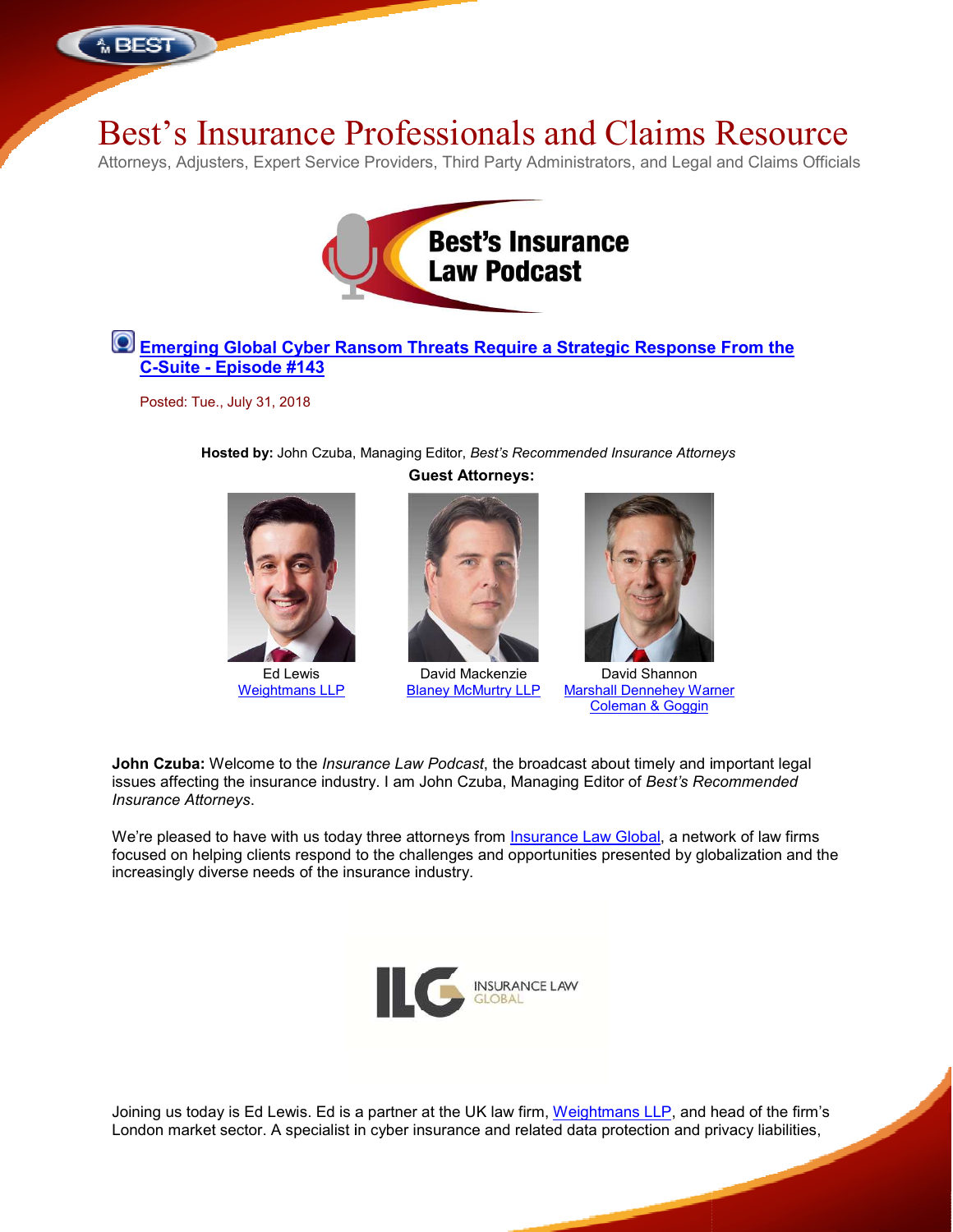

Ed's work crosses a multitude of jurisdictions and industries, including construction, technology, and s professional services.

David Mackenzie is a partner with <u>Blaney McMurtry LLP</u> in Ontario Canada, where he focuses on cyber, information and privacy risk, and provides counsel on related coverage matters. David Mackenzie is a partner with <mark>Blaney McMurtry LLP</mark> in Ontario Canada, where he focuses on cyber,<br>information and privacy risk, and provides counsel on related coverage matters.<br>Also joining us today is David Shannon,

in Philadelphia, Pennsylvania, where he leads the privacy and data security practice group.

Gentlemen, welcome and thank you all for joining us today.

**David Mackenzie:** Thank you, John.

**David Shannon:** Yes, thanks for having us, John.

**John:** Today's topic of discussion is Emerging Global Cyber Ransom Threats Require a Strategic Response from the C-Suite. In this episode, attorneys from the UK, US, and Canada discuss the latest emerging cyber threats and the expansion of regulatory risk under the General Data Protection Regulation, or GDPR, and Canada's Personal Information Protection and Electronic Documents Act, or PIPEDA. n, welcome and thank you all for joining us today.<br> **ckenzie:** Thank you, John.<br> **annon:** Yes, thanks for having us, John.<br>
day's topic of discussion is Emerging Global Cyber Ransom Threats Require a Strategic<br>
from the C-

Ed Lewis, we're going to start the questioning today with you. Cyber ransom attacks continue to increase Ed Lewis, we're going to start the questioning today with you. Cyber ransom attacks continue to increase<br>in magnitude and sophistication around the world. What are the newest threats you are seeing in Europe?

### **Ed Lewis:** Thanks, John.

From my perspective, I'd say ransomware was probably the most prevalent attack vector in 2017 but this From my perspective, I'd say ransomware was probably the most prevalent attack vector in 2017 but th<br>year it's rapidly being overtaken by what I like to call "data nap." That's the theft or ransom, often in cryptocurrency, of personal data, and it's proving far more lucrative in 2018 for hackers preying on businesses wary of substantial fines from regulators after the GDPR came into force in May. year it's rapidly being overtaken by what I like to call "data nap." That's the theft or ransom, often in<br>cryptocurrency, of personal data, and it's proving far more lucrative in 2018 for hackers preying on<br>businesses wary

been a particular target for this new threat vector. There have been persistent and carefully planned been a particular target for this new threat vector. There have been persistent and carefully planned<br>attacks springing up across Europe for several months now, and the signs are, they're spreading into Canada and also into the U.S.

The groups behind these attacks are sophisticated, they're well organized and they're utilizing dispersed infrastructure across multiple jurisdictions, which is making it extremely difficult for law enforcement to deliver an effective response. infrastructure across multiple jurisdictions, which is making it extremely difficult for law enforcement to<br>deliver an effective response.<br>Of course, it means the challenge for C-Suite has moved to a completely new level,

enough weighing the business interruption and reputational consequences of ransomware, but with data enough weighing the business interruption and reputational consequences of ransomware, but with data<br>nap come the additional complexities over the legality of paying a ransom against the uncertainty of whether cyber insurance, even if it has been purchased, will actually lawfully indemnify fines.

Right now, my team is learning about many organizations who are really struggling with the force of the whether cyber insurance, even if it has been purchased, will actually lawfully indemnify fines.<br>Right now, my team is learning about many organizations who are really struggling with the force of the<br>new mandatory notifica drawing public attention to a breach, some are choosing to roll the dice and pay the ransom instead, whilst keeping news of the breach locked down in spite of the new regulatory regime. drawing public attention to a breach, some are choosing to roll the dice and pay the ransom instead,<br>whilst keeping news of the breach locked down in spite of the new regulatory regime.<br>It's a really high risk strategy, an for several months now, and the signs are, they're spreading into<br>e sophisticated, they're well organized and they're utilizing dispersed<br>ctions, which is making it extremely difficult for law enforcement to<br>or C-Suite has

higher fines, if the hackers can't be bought off or word of the breach leaks out anyway.

higher fines, if the hackers can't be bought off or word of the breach leaks out anyway.<br>There's also a further problem in that it could invalidate policy response, and signal possible claims on D&O cover.

 $\mathfrak{p}$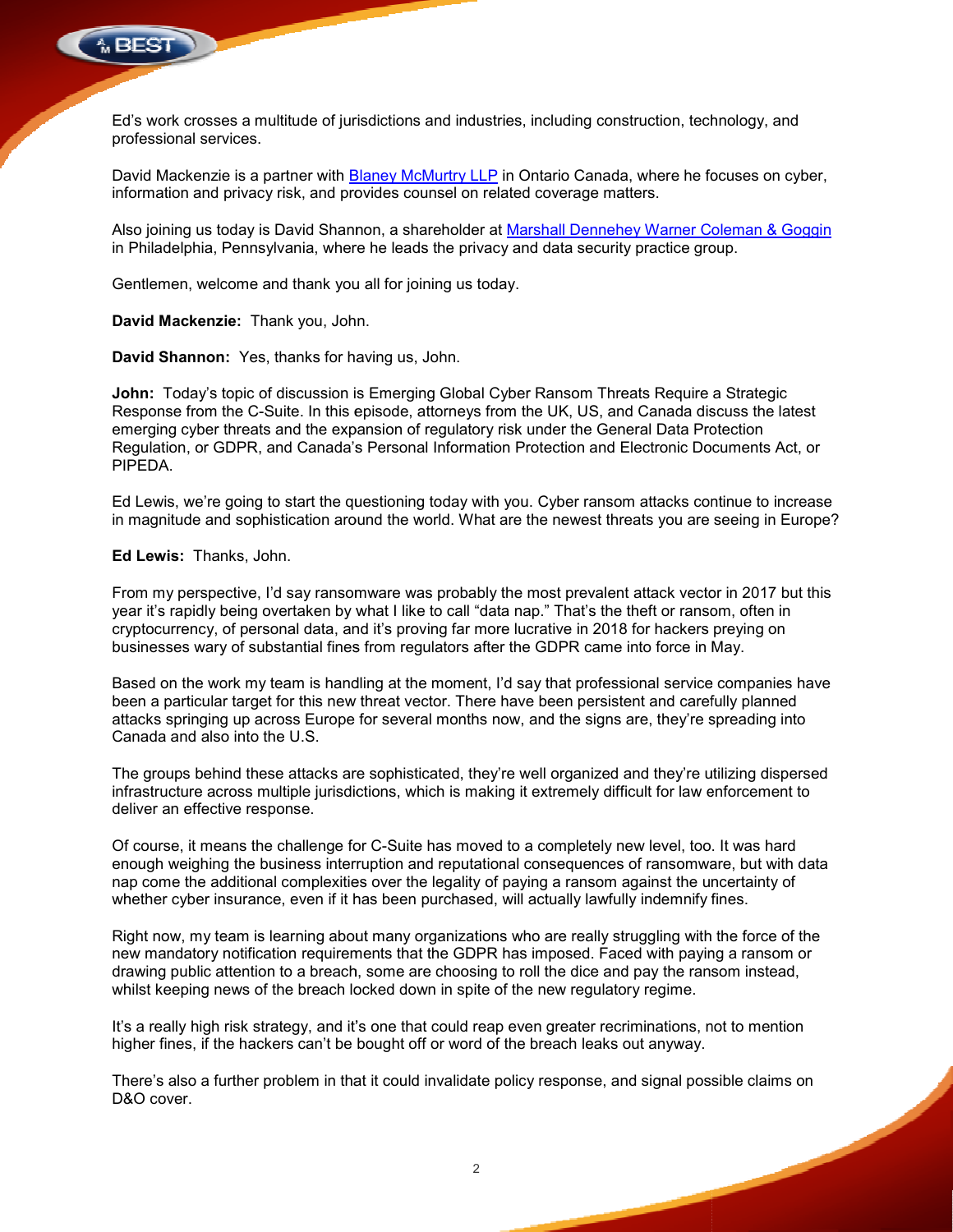

For me, there's got to be an increased focus, too, on where the ransom money, if it is being paid, is actually going. In this respect, the potential funding of terrorism is a key issue that needs to be considered. For me, there's got to be an increased focus, too, on where the ransom money, if it is being paid, is<br>actually going. In this respect, the potential funding of terrorism is a key issue that needs to be<br>considered.<br>Whilst g

Whilst generally the payment of a ransom here in the UK is not illegal, if a hacker is suspected of having terrorism is illegal under the Terrorism Act.

**John:** It all sounds pretty complicated, Ed. Is the insurance industry able to prepare for these challenges? **John:** It all sounds pretty complicated, Ed. Is the insurance industry able to prepare for these<br>challenges?<br>Ed: Yes, I think it is. But it needs to proceed very carefully, and it's got to engage expert advisors early

on. It's a completely new landscape that we're dealing with, John, with more regulatory and legal hoops than ever before, as well as increased commercial pressure due to the immediacy of news and views being shared over the Internet, and in turn, of course, consumer visibility. s got to be an increased focus, too, on where the ransom money, if it is being paid, is<br>
In this respect, the potential funding of terrorism is a key issue that needs to be<br>
Ily the payment of a ransom here in the UK is no

Boardrooms and their insurers need to understand the threats and how to deal strategically with all the than ever before, as well as increased commercial pressure due to the immediacy of news and views<br>being shared over the Internet, and in turn, of course, consumer visibility.<br>Boardrooms and their insurers need to understan shareholder interests.

More fundamentally, though, what it also means is that we need greater awareness around the importance of cyber resilience. Identifying risks and vulnerabilities, and taking steps to mitigate the impact of a breach before one happens, is still by far and away the best advice.

From my perspective, insurers have a big part to play in that message, not to mention it may help their of a breach before one happens, is still by far and away the best advice.<br>From my perspective, insurers have a big part to play in that message, not to mention it may help their<br>loss ratios a little bit in the long run, to doing excellent work to educate insurance buyers already. It's just that what we really need is a unanimous call to action.

**John:** Ed Lewis, thank you very much. We're going to switch our questions now to David Mackenzie. David, can you tell our audience, what is the Canadian perspective on cyber attacks?

**David Mackenzie:** Sure, John, thanks again for having me on this morning.

The Canadian perspective has a lot of parallels with the UK perspective. As Ed has said, the criminals are global in nature and are always looking for new revenue streams and posing new security hazards. David, can you tell our audience, what is the Canadian perspective on cyber attacks?<br>David Mackenzie: Sure, John, thanks again for having me on this morning.<br>The Canadian perspective has a lot of parallels with the UK pers

Here in Canada, though, this is only part of the emerging risk facing business. The rise in attacks on sensitive data has led to increased focus on regulatory risk, which creates its own significant costs and expenses. Here in Canada, though, this is only part of the emerging risk facing business. The rise in attacks on<br>sensitive data has led to increased focus on regulatory risk, which creates its own significant costs and<br>expenses.<br>For

For example, Canada's Mandatory Privacy Breach Reporting Requirements go into effect on November 1st. Under these expanded rules, organizations will be required to provide notice to the Privacy risk of significant harm to an individual. be a simulate the burgon and by part of play in that message, not to mention it may help their<br>a little bit in the long run, too. Don't get me wrong, some are really passionate about it and<br>ellent work to educate insurance

Now, that's a pretty low threshold, and one that if data was potentially lost in conjunction with a ransomware attack, may very well increase the cost of the breach many multiples over the cost of any ransom that's actually paid. The Canadian laws reflect those coming into force in other jurisdictions as well, like the GDPR. risk of significant harm to an individual.<br>Now, that's a pretty low threshold, and one that if data was potentially lost in conjunction with a<br>ransomware attack, may very well increase the cost of the breach many multiples

The fact that the dataset involved may be collected from and stored in multiple jurisdictions makes these problems even more complicated. When you're dealing with businesses who work in multiple jurisdictions,<br>the client wants to know which country's laws apply to their cyber event. The answer may very well be all of them.

3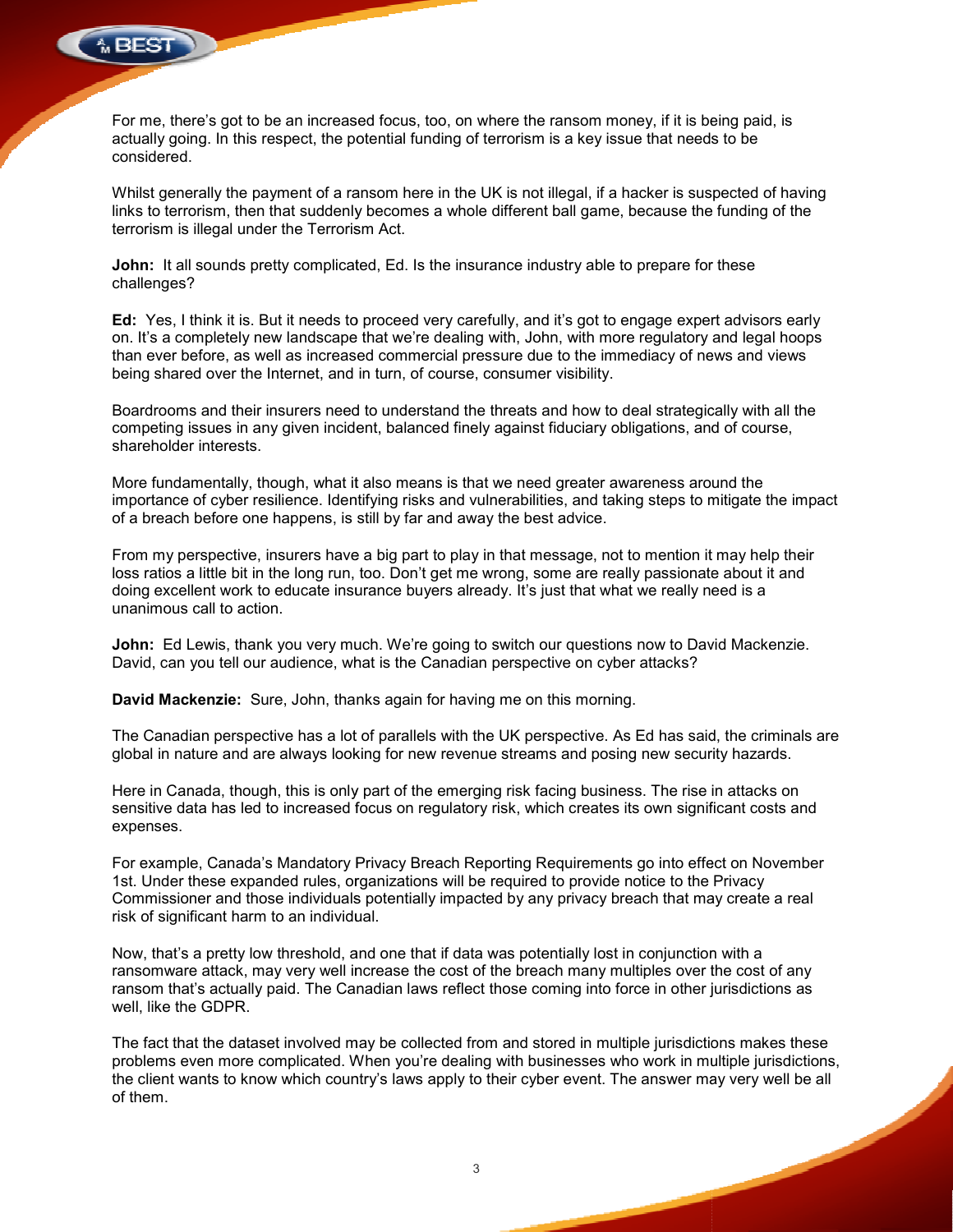

**John:** David, then, in your opinion, how are insurance companies dealing with the uncertainties of emerging cyber risk?

David Mackenzie: It's a very difficult environment for insurers right now, and particularly claims people. They can't simply rely upon a "general sense" of what their policies cover, and what they don't.

There's really no such thing as a standard scope of coverage in this area. Each insurer writes these risks There's really no such thing as a standard scope of coverage in this area. Each insure<br>differently, and many are issuing broker-drafted policies along with their own.

What may be true for one policy is not likely to be true for another. For example, some policies may require the insurer to immediately appoint experts to protect their insureds' interest, while other policies may simply reimburse insureds for the cost the insureds themselves incurred in responding to the cyb event. ue for another. For example, some policies may<br>o protect their insureds' interest, while other policies<br>ireds themselves incurred in responding to the cyber

Claims people need to understand specifically what their policies cover and what they don have that understanding as the breach is occurring. One often has little more than a day or two to pay a ransom or data will be compromised. Making sure they get it right will often warrant expert assistance in the application of their policy language when a cyber event occurs. ingly reimburse insureds for the cost the insureds themselves incurred in responding to the cyber<br>people need to understand specifically what their policies cover and what they don't. They need to<br>at understanding as the b don't. They need to

the application of their policy language when a cyber event occurs.<br>Just like their insureds, they don't want to be caught unprepared when they're facing a hacker threatening to steal their insureds' data. They want to provide the coverage that their policies give fairly and accurately, and retaining experienced cyber coverage counsel early on will help them do that. ureds' data. They want to provide the coverage that their policies give fairly and<br>retaining experienced cyber coverage counsel early on will help them do that.<br>ackenzie, thank you very much.<br>o David Shannon, David, what a om or data will be compromised. Making sure they get it right will often warrant expert assis<br>application of their policy language when a cyber event occurs.<br>
I like their insureds, they don't want to be caught unprepared

**John:** David Mackenzie, thank you very much.

Switching now to David Shannon, David, what are you seeing with regard to this in the United States?

**David Shannon:** John, ransomware attacks continue to plague U.S. businesses as well. As everyone has said, it's a global issue. In many instances, smaller size businesses have come under attack, so this threat is not just for large corporations, but affects both small and large companies.

We've seen a wide variety of the types of businesses that have suffered an attack, from dental offices to threat is not just for large corporations, but affects both small and large companies.<br>We've seen a wide variety of the types of businesses that have suffered an attack, from dental c<br>accounting and law firms, country club

Some attacks are sophisticated and some are not. A forensic computer security firm is usually retained immediately once an attack has been reported to an insurance carrier. The forensic firm is then able to quickly advise how sophisticated the attack is so the business can begin to make decisions on how to respond. Some attacks are sophisticated and some are not. A forensic computer security firm is usually retained immediately once an attack has been reported to an insurance carrier. The forensic firm is then able quickly advise how

A significant issue is whether the company has appropriate backups for its systems so that a ransom does not have to be paid. Our firm has handled matters where the ransom has been paid and others where the professional services company has made a business decision on paying the ransom, if, say, the backup systems have failed or they just were not adequate.

Additionally, in the United States, many cyber insurance policies will cover ransom payments, so a company needs to understand what type of cyber insurance policy that it has purchased, and what is, and is not, covered if an attack occurs. hally, in the United States, many cyber insurance policies will cover ransom payments, so a<br>hy needs to understand what type of cyber insurance policy that it has purchased, and what is, and<br>covered if an attack occurs.<br>ta

All this takes time, too, and each day that a company does not have access to its computer system can be extremely harmful, both monetarily, and obviously, to a company harmful, to a company's reputation.

**John:** David, how are companies in the U.S. actually paying the ransom if they decide to make a payment?

**David Shannon:** Yes, John, a payment of the ransom can be pretty complicated. Most attackers are requesting that the ransom be paid in some type of cryptocurrency. Obviously, most companies do not **John:** David, how are companies in the U.S. actually paying the ransom if they decide to make a<br>payment?<br>**David Shannon:** Yes, John, a payment of the ransom can be pretty complicated. Most attackers are<br>requesting that th iatters where the ransom has been paid and others<br>de a business decision on paying the ransom, if, say,<br>not adequate.<br>urance policies will cover ransom payments, so a<br>insurance policy that it has purchased, and what is, an

4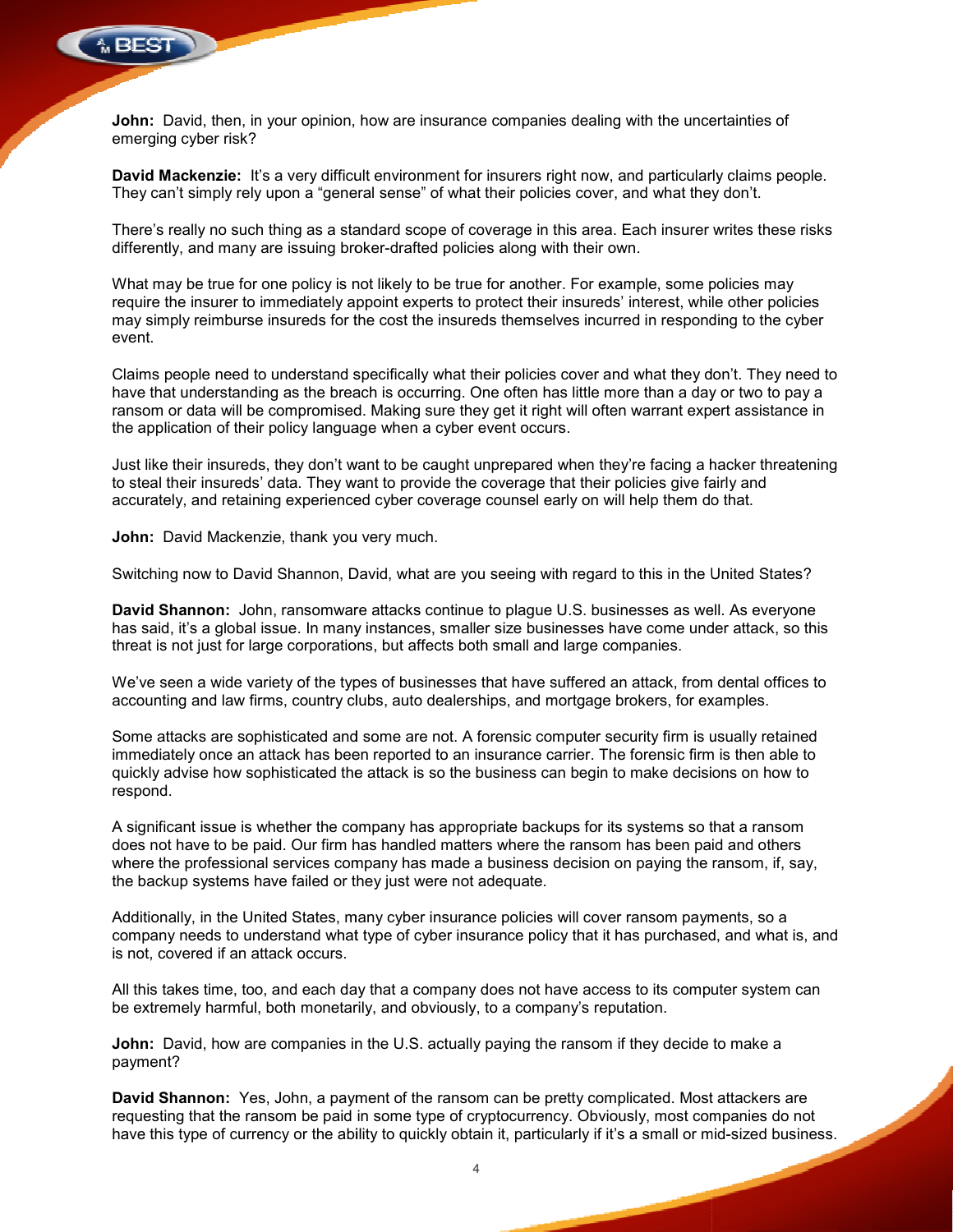

Ideally, a company has a cyber policy that covers a ransom payment. The coverage will then assist with<br>the payment, and it also adds individuals who can review it, approve it, and then get the payment out. the payment, and it also adds individuals who can review it, approve it, and then get the payment out.

But what you should remember is, once again, when time is of the essence in restoring a company's<br>computer system, having more people involved is going to lead to more delays and more of a burden. computer system, having more people involved is going to lead to more delays and more of a burden.

In many cases, a third-party forensics firm that I mentioned earlier is responding to the ransomware attack and they will take over the ransom negotiations. They obtain the currency if the ransom is going to be paid. The forensic companies have access to cryptocurrency brokers and now openly market themselves as firms that can handle these issues when an attack occurs. responding to the ransomware attack<br>ency if the ransom is going to be<br>and now openly market themselves<br>e company to the forensic company's

Typically, the payment amount is wired from the client or its insurance company to the forensic company financial account. The forensic firm then purchases the cryptocurrency and will make the transfer to the hacker. and they will take over the ransom negotiations. They obtain the currency if the ransom is going to be<br>paid. The forensic companies have access to cryptocurrency brokers and now openly market themselves<br>as firms that can h

We have, however, seen instances where the ransom was paid and then the attacker requests another payment. The company then has to make another decision on whether to pay a second time or decide that they're just not going to get that key to unlock the system and move on to other ways to resolve their problems.

Furthermore, companies' insurance policies may not cover another payment, so then money's coming out of the company's bottom line. All types of separate issues arise with each instance when you have a ransomware attack. mpanies' insurance policies may not cover another payment, so then money's coming<br>s bottom line. All types of separate issues arise with each instance when you have a<br>ack.<br>nannon, thanks very much for that feedback, and ge

**John:** David Shannon, thanks very much for that feedback, and gentlemen, thank you all for joining us today.

**David Shannon:** Thank you, John.

**David Mackenzie:** Thank you, John.

**Ed:** Thanks, John.

**John:** That was Ed Lewis, a partner at the UK law firm <u>Weightmans LLP,</u> David Mackenzie, a partner with <u>Blaney McMurtry LLP</u> in Ontario, Canada, and David Shannon, a shareholder at the <u>Marshall</u><br><u>Dennehey Warner Coleman & Goggin</u> law firm in Philadelphia, Pennsylvania. Dennehey Warner Coleman & Goggin law firm in Philadelphia, Pennsylvania.

More information on this topic can be found at www.insurancelawglobal.com. Special thanks to today's producer, Frank Vowinkel. And thank you all for joining us for the *Insurance Law Podcast*.

To subscribe to this audio program, go to our web page, www.ambest.com/claimsresource. If you have any suggestions for a future topic regarding an insurance law case or issue, please email us at lawpodcast@ambest.com. I'm John Czuba, and now this message.

#### Transcription by CastingWords

<u>lawpodcast@ambest.com</u>. I'm John Czuba, and now this message.<br>Transcription by CastingWords<br>To find out more about becoming a qualified member in *Best's Insurance Professionals* & Clai*ms* Resource, contact **claimsresource@ambest.com** or visit our Learn More page to start the application process.